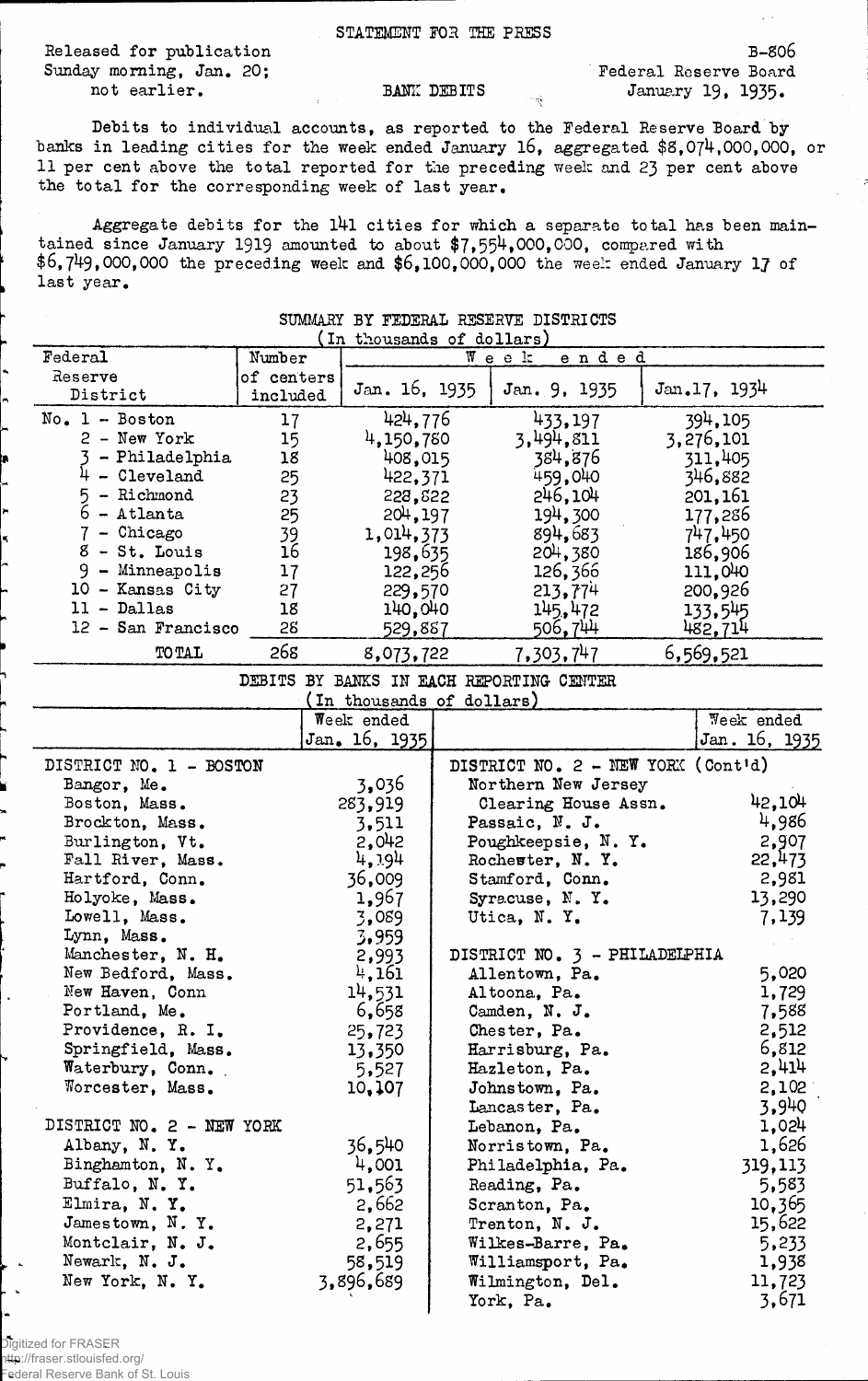## DEBITS BY BANKS IN EACH REPORTING CENTER

|                                  | In thousands of dollars) |                                              | $B-806a$                            |
|----------------------------------|--------------------------|----------------------------------------------|-------------------------------------|
|                                  | Week ended               |                                              | Week ended                          |
|                                  | Jan. 16, 1935            |                                              | Jan. 16, 1935                       |
| DISTRICT NO. 4 - CLEVELAND       |                          | DISTRICT NO. 6 - ATLANTA (Cont'd)            |                                     |
| Akron, Ohio                      | 11,492                   | Elberton, Ga.                                | 165                                 |
| Butler, Pa.                      | 1,588                    | Hattiesburg, Miss.                           | 941                                 |
| Canton, Ohio                     | 7,120                    | Jackson, Miss.                               | 5,857                               |
| Cincinnati, Ohio                 | 61,884                   | Jacksonville, Fla.                           | 15,202                              |
| Cleveland, Ohio                  | 102,020                  | Knoxville, Tenn.                             | 4,797                               |
| Columbus, Ohio                   | 42,688                   | Macon, Ga.                                   | 2,496                               |
| Dayton, Ohio                     | 11,496                   | Meridian, Miss.                              | 1,980                               |
| Erie, Pa.                        | 4,737                    | Miami, Fla.                                  | 7,299                               |
| Franklin, Pa.                    | 640                      | Mobile, Ala.                                 | 6,444                               |
| Greensburg, Pa.                  | 1,061                    | Montgomery, Ala.                             | 7,402                               |
| Hamilton, Ohio                   | 2,061                    | Nashville, Tenn.                             | 18,752                              |
| Homestead, Pa.                   | 408                      | Newnan, Ga.                                  | 352                                 |
| Lexington, Ky.                   | 9,304                    | New Orleans, La.                             | 50,808<br>1,648                     |
| Lima, Ohio                       | 2,105                    | Pensacola, Fla.                              |                                     |
| Lorain, Ohio                     | 726                      | Savannah, Ga.                                | 6,005<br>6,029                      |
| Middletown, Ohio                 | 1,552                    | Tampa, Fla.                                  | 716                                 |
| Oil City, Pa.                    | 2,202                    | Valdosta, Ga.                                | 1,479                               |
| Pittsburgh, Pa.                  | 116,701                  | Vicksburg, Miss.                             |                                     |
| Springfield, Ohio                | 3,191                    |                                              |                                     |
| Steubenville, Ohio               | 1,579                    | DISTRICT NO. 7 - CHICAGO                     | . 687                               |
| Toledo, Ohio                     | 20,828                   | Adrian, Mich.                                | 1,567                               |
| Warren, Ohio                     | 1,552                    | Aurora, Ill.                                 | 2,757                               |
| Wheeling, $W - V_{a}$ .          | 6,235                    | Battle Creek, Mich.                          | 1,912                               |
| Youngstown, Ohio                 | 7,794                    | Bay City, Mich.                              | 2,217                               |
| Zanesville, Ohio                 | 1,407                    | Bloomington, Ill.                            | 4,590                               |
|                                  |                          | Cedar Rapids, Iowa<br>Champaign-Urbana, Ill. | 1,734                               |
| DISTRICT NO. 5 - RICHMOND        |                          | Chicago, Ill.                                | 630,775                             |
| Asheville, N. C.                 | 2,300                    | Clinton, Iowa                                | 1,308                               |
| Baltimore, Md.                   | 64,023                   | Danville, Ill.                               | 1,864                               |
| Charleston, S. C.                | 3,088                    | Davenport, Iowa                              | 4,096                               |
| Charleston, W. Va.               | 9,704<br>11,821          | Decatur, Ill.                                | 2,821                               |
| Charlotte, N.C.                  | 9,497                    | Des Moines, Iowa                             | 19,806                              |
| Columbia, S. C.                  | 1,555                    | Detroit, Mich.                               | 158,870                             |
| Cumberland, Md.                  | 1,745                    | Dubuque, Iowa                                | 1,652<br>$\mathcal{L}^{\text{max}}$ |
| Danville, Va.                    | 4,862                    | Flint, Mich.                                 | 4,709                               |
| Durham, N.C.<br>Greensboro, N.C. | 2,737                    | Fort Wayne, Ind.                             | 5,417                               |
| Greenville, S. C.                | 4,086                    | Gary, Ind.                                   | 1,871                               |
| Hagerstown, Md.                  | 1,491                    | Grand Rapids, Mich.                          | 8,786                               |
| Huntington, W. Va.               | 2,897                    | Green Bay, Wis.                              | 2,269                               |
| Lynchburg, Va.                   | 3,806                    | Hammond, Ind.                                | $-733$                              |
| Newport News, Va.                | 1,469                    | Indianapolis, Ind.                           | 38,516                              |
| Norfolk, Va.                     | 9,733                    | Jackson, Mich.                               | 2,259                               |
| Portsmouth, Va.                  | 843                      | Kalamazoo, Mich.                             | 4,217                               |
| Raleigh, N. C.                   | 6,665                    | Lansing, Mich.                               | 4,510                               |
| Richmond, Va.                    | 28,265                   | Manitowoc, Wis.                              | 1,115                               |
| Roanoke, Va.                     | 4,209                    | Mason City, Iowa                             | 1,799                               |
| Washington, D. C.                | 45,352                   | Milwaukee, Wis.                              | 54,617                              |
| Wilmington, N.C.                 | 1,715                    | Moline, Ill.                                 | 859                                 |
| Winston-Salem, N. C.             | 6,959                    | Muscatine, Iowa                              | 454                                 |
|                                  |                          | Oshkosh, Wis.                                | 1,554                               |
| DISTRICT NO. 6 - ATLANTA         |                          | Peoria, Ill.                                 | 10,428                              |
| Albany, Ga.                      |                          | Rockford, II1.                               | 4,011                               |
| Atlanta, Ga.                     | 31,835                   | Saginaw, Mich.                               | 3,548                               |
| Augusta, Ga.                     | 4,100                    | Sheboygan, Wis.                              | 2,365                               |
| Birmingham, Ala.                 | 17,049                   | Sioux City, Iowa                             | 7,817<br>4,684                      |
| Brunswick, Ga.                   | 437                      | South Bend, Ind.                             | 5,593                               |
| Chattanooga, Tenn.               | 9,440                    | Springfield, Ill.                            | 4,008                               |
| Columbus, Ga.                    | 2,382                    | Terre Haute, Ind.                            | 2,886                               |
| Dothan. Ala.                     | 582                      | Waterloo, Iowa                               |                                     |

Digitized for FRASER http://fraser.stlouisfed.org/ Federal Reserve Bank of St. Louis

 $\Lambda$  $\star$ 

H

h, n i l<br>Lig

 $\overline{\phantom{a}}$ 

j

 $\bar{\phantom{a}}$  : щ.,  $\cdot$ J,  $\cdot$  $\overline{f}$